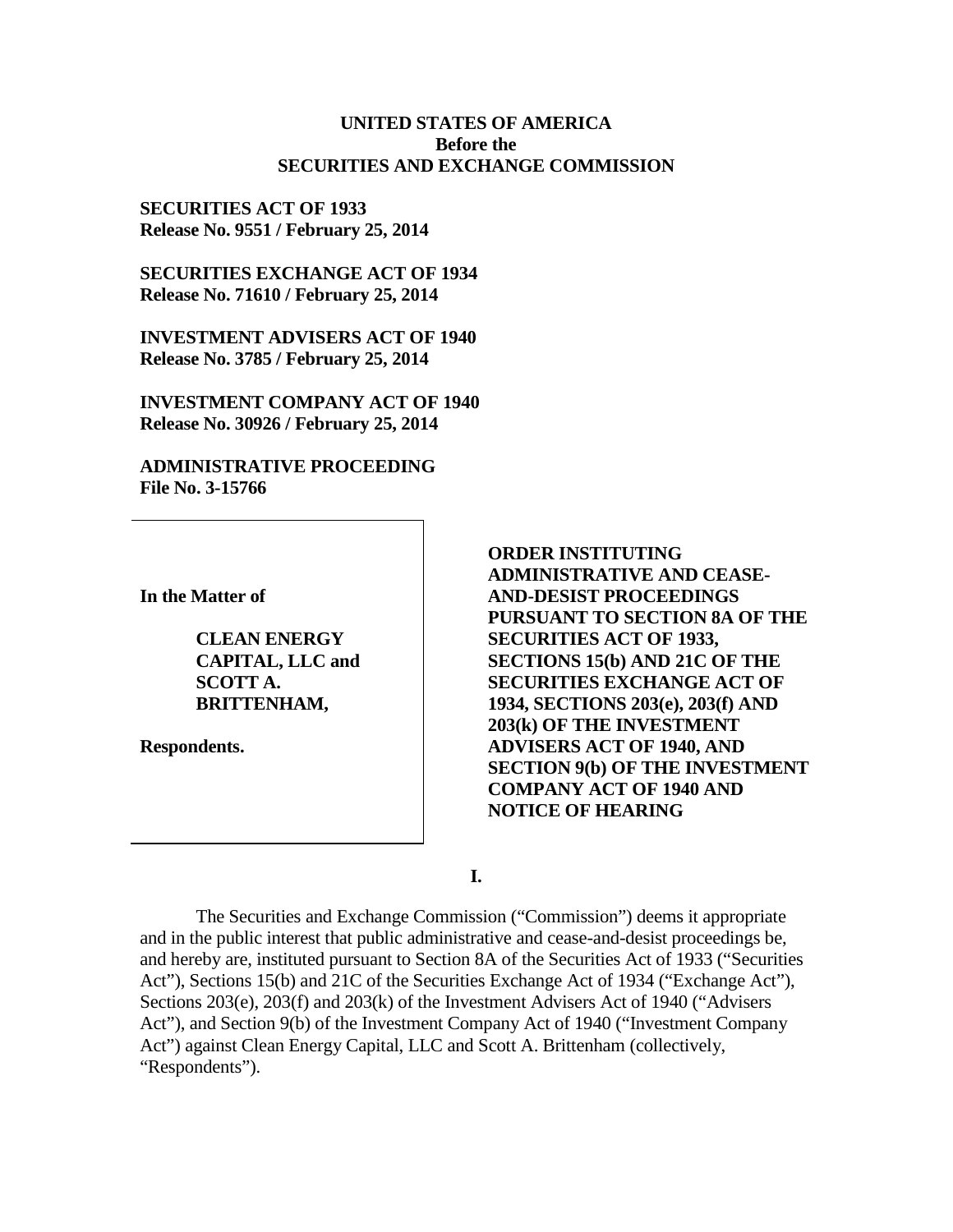After an investigation, the Division of Enforcement alleges that:

#### **A. SUMMARY**

1. This proceeding involves misconduct by Clean Energy Capital, LLC ("CEC"), a registered investment adviser, and its founder, president, and main portfolio manager, Scott A. Brittenham ("Brittenham") with respect to 20 private equity funds sold and managed by CEC, primarily under the name Ethanol Capital Partnership, L.P. (the "ECP Funds").

2. From 2008 to the present, CEC and Brittenham have committed a number of violations with respect to the ECP Funds. First, CEC and Brittenham misappropriated more than \$3 million from the funds by improperly allocating CEC's expenses to the funds without adequate disclosure to investors. Second, to enable the funds to pay for these inappropriate expenses, CEC and Brittenham secretly caused the funds to borrow money from CEC at unfavorable rates, pledging the funds' own assets as collateral. Third, beginning in August 2011, CEC changed the calculation of dividend distributions for certain of the funds, adversely affecting the dividends received by investors in Series A, B and C. This was also done without disclosure to investors. Fourth, in 2009, CEC and Brittenham falsely induced one of the previous investors to invest in a new ECP Fund, by knowingly misrepresenting the amounts of the investments by Brittenham and another cofounder ("Co-Founder") in the new fund. Fifth, CEC violated the custody rule by failing to use a qualified custodian and failing to segregate fund assets. Sixth, and relatedly, CEC's compliance policy was inadequate because it incorrectly described the custody rule, resulting in the above violation. Seventh, for the funds offered in late 2008-2010 – Funds R, T and V – CEC concealed Co-Founder's SEC disciplinary history in the offering documents for the funds.

### **B. RESPONDENTS**

3. Respondent CEC is a limited liability company based in Tucson, Arizona that was organized in Delaware in 2004 under the name Ethanol Capital Management, LLC. On October 26, 2007, CEC registered with the Commission as an investment adviser. In 2009, CEC changed its name to Clean Energy Capital, LLC.

4. Respondent Brittenham resides in Tucson, Arizona. Brittenham is the co-founder, CEO, and main portfolio manager of CEC. Brittenham has an 85% ownership interest in CEC and a 50% voting interest, and is also an investor in two ECP Funds managed by CEC. Brittenham holds Series 7 and 63 licenses. In 2004, in connection with Brittenham's role at a mortgage broker based in Seattle, Washington, the Washington State Department of Financial Institutions charged Brittenham with misleading borrowers and engaging in unfair and deceptive practices. In 2005, Brittenham consented to the entry of an order that prohibited him from participating in the conduct of the affairs of any mortgage broker in Washington for 10 years and ordered restitution to 11 consumers.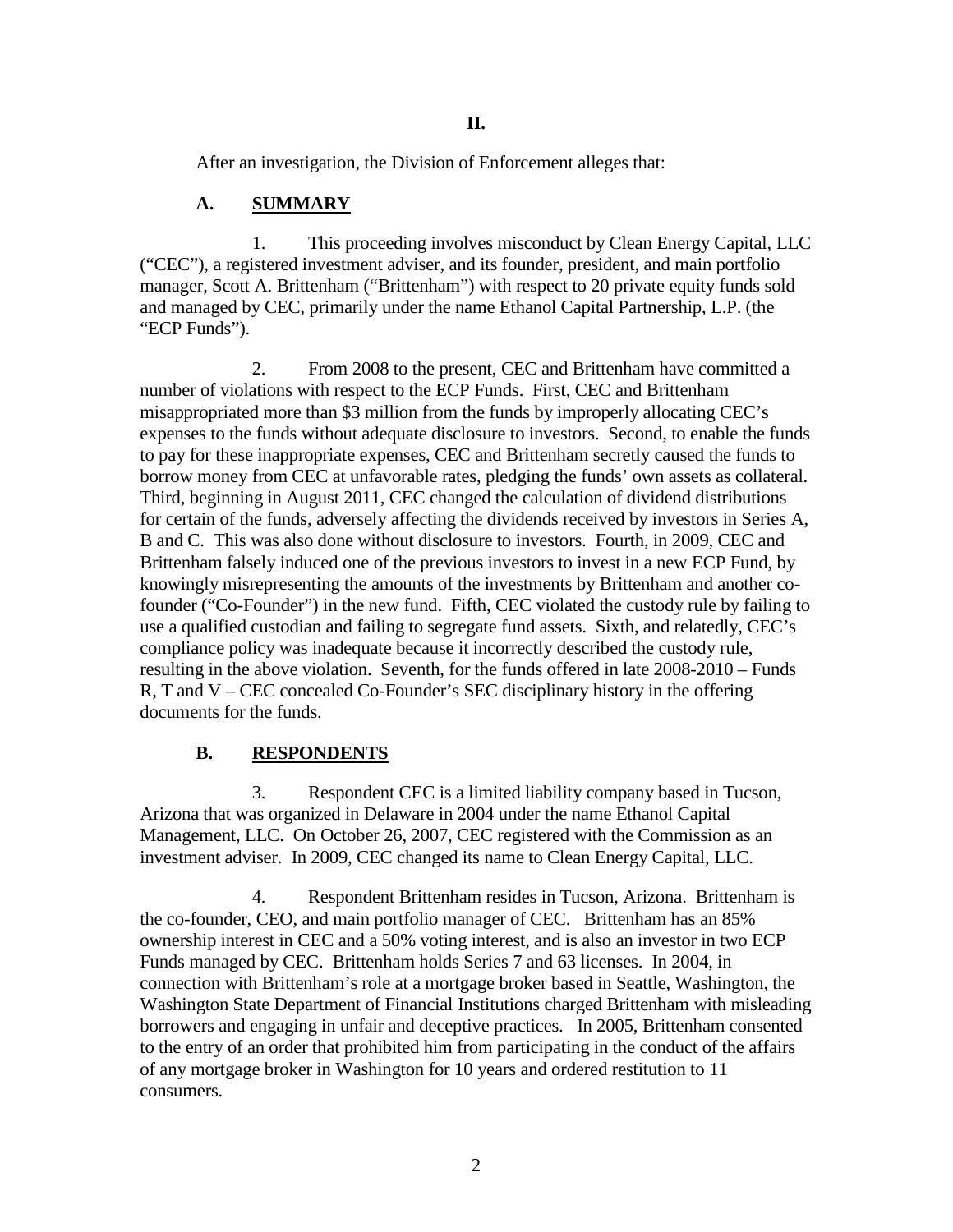### **C. OTHER RELEVANT ENTITIES**

5. Ethanol Capital Partners, L.P., a Delaware limited partnership, was organized on May 27, 2004. CEC marketed 19 separate private equity funds to investors using this partnership, offering each as separate "series" that were named Ethanol Capital Partners, L.P. Series A, B, C, D, E, G, H, I, J, L, M, N, O, P, Q, R, S, T, and V. CEC also marketed a fund named Tennessee Ethanol Partners, L.P. ("TEP"), which is a Delaware limited partnership that was organized on June 10, 2005. In total, the 20 ECP Funds raised \$64 million from hundreds of investors. The ECP Funds did not register with the Commission as investment companies.

# **D. FACTUAL BACKGROUND**

6. CEC, which was founded by Brittenham and Co-Founder, is the investment adviser for the private equity funds, ECP Funds. There are 20 ECP Funds, and they all have the same investment strategy: investment in private ethanol production plants through various portfolio companies.

7. Investments in the ECP Funds (in the form of limited partnership interests) are primarily governed by two documents created for each of the funds: private placement memoranda ("PPMs") and limited partnership agreements ("LPAs"). Brittenham had final authority over these offering documents.

8. As alleged further below, CEC, improperly and without sufficient disclosure, (1) allocated many of its own expenses to the ECP Funds, (2) made unauthorized loans to the funds and pledged their assets as collateral, and (3) changed its method of calculating the amount of distributions from the funds to their limited partners in order to increase the distributions to CEC. In addition, Brittenham misled a potential investor about his own and Co-Founder's investments in a fund. Moreover, in some instances, CEC failed to disclose Co-Founder's past disciplinary history. CEC also failed to comply with the custody rule and also failed to adopt compliance policies and procedures reasonably designed to prevent violations of the Advisers Act and its rules.

## **1. CEC and Brittenham Improperly Allocated CEC Expenses to the ECP Funds**

9. From at least 2008 to the present, CEC and Brittenham improperly allocated at least \$3 million of expenses, primarily for CEC employee compensation and CEC office expenses, to 19 of the ECP Funds (Series A-E, G-J, L-T, and TEP) (the "Improper Expenses"). As a result, these 19 ECP Funds effectively paid CEC's expenses.

10. The ECP Funds are separate legal entities that own interests in private entities; because of the nature of these vehicles, the ECP Funds do not have any officers or employees. They pay CEC a management fee of 1.5% to 3% of fund assets, and also pay CEC portions of the dividends the funds received from the portfolio companies and portions of the proceeds from sales of portfolio company stock.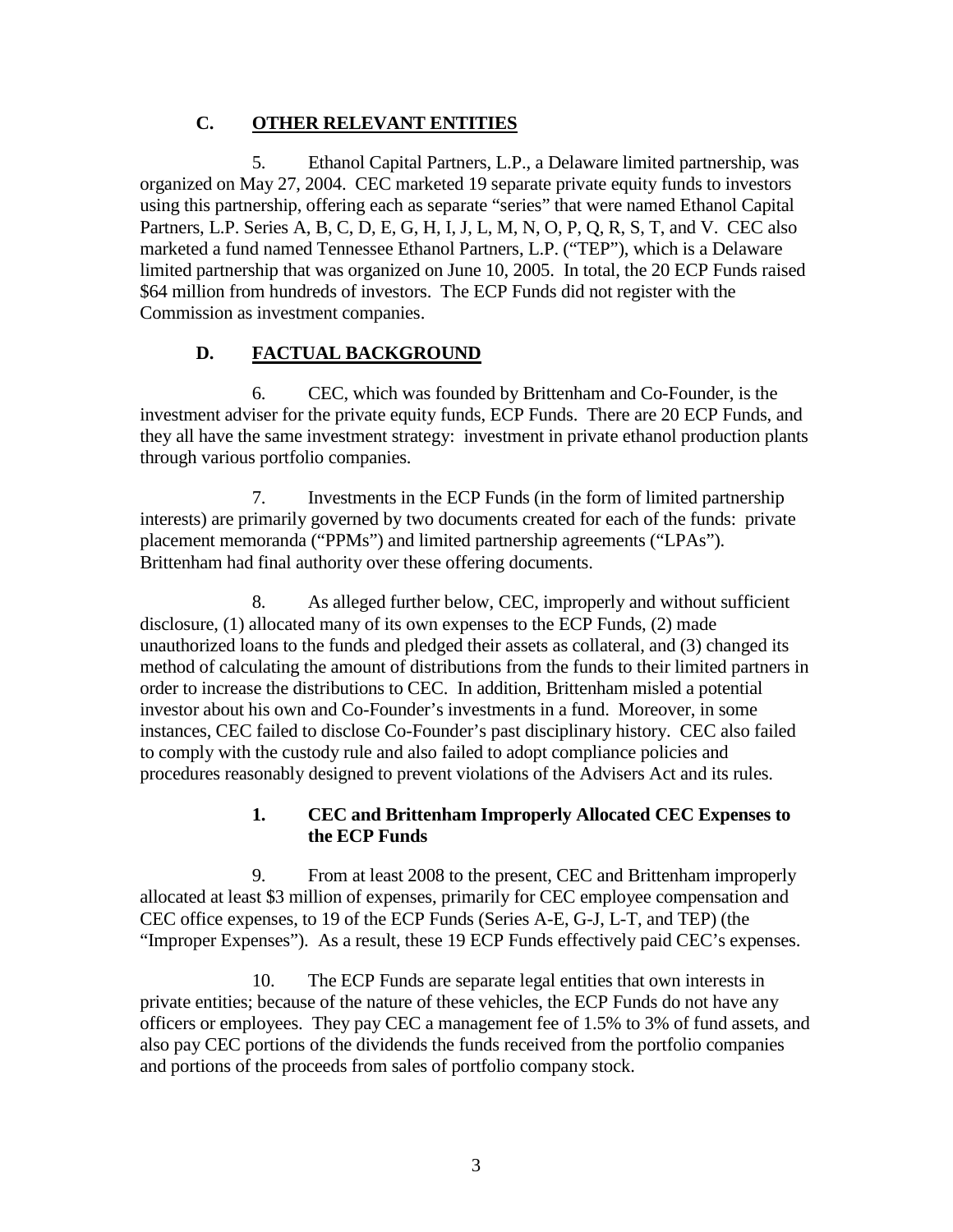11. All of the expenses incurred by CEC and the ECP Funds were grouped into three broad categories: (i) CEC-only expenses; (ii) ECP Fund-only expenses; and (iii) expenses split between CEC and the ECP Funds. For the third category (the "Split Expenses"), CEC generally allocated 70% of the Split Expenses to all of the ECP Funds based on each Fund's net capital contributions, and 30% to CEC (the "Split Ratio"). This 70-30 Split Ratio was used because CEC had determined that roughly two-thirds of its expenses related to the operation of the ECP Funds. As a result, even though the Split Ratio was applied to each fund, the ratio was not derived from expenses actually attributable to a particular fund.

12. CEC misallocated at least \$3 million (after the Split Ratio was applied) of Improper Expenses by improperly designating some of its own expenses as Split Expenses. The largest of the Improper Expenses included the salaries of the majority of CEC employees, executive bonuses, health benefits, retirement benefits, and rent.

13. Approximately \$1.1 million of the Improper Expenses went to Brittenham, including 70% of a \$100,000 bonus he awarded himself in 2009.

14. Other Improper Expenses included: education and tuition costs for CEC employees, employee hiring costs, gifts, group photos, legal fees for estate planning, maintenance costs on CEC's offices, CEC checks and letterheads, office and mobile telephone, bottled water, office lunches, car washes and insurance, holiday cards, CEC's registration expenses, and business cards, and charges relating to transporting Brittenham's daughter to and from school.

15. The PPMs and the LPAs for the 19 ECP Funds that were misallocated these Improper Expenses did not disclose that these funds would bear the expenses.

16. Moreover, several of the PPMs specifically state that these Improper Expenses should not be paid by the funds. For example, 14 of the Funds' PPMs expressly state that CEC would pay its own management expenses; of these, 12 PPMs state that CEC would pay the compensation of its employees.

17. Most of the Funds' LPAs described the list of expenses that could be borne by the Funds as "reasonable" partnership expenses "related to the acquisition or disposition of securities."

18. In addition, CEC's Forms ADV, Part 2 filed on July 20, 2011 and March 30, 2012 did not disclose the sharing of expenses between CEC and the ECP Funds, and did not disclose that the 19 ECP Funds were allocated the Improper Expenses. Specifically, item 5 of Part 2A describe the fees charged to manage the funds as being no greater than 3% annually, and did not mention any sharing of expenses.

19. CEC treated all the ECP Funds identically with respect to the Improper Expenses, even though the actual expenses may not have been an expense for the particular fund.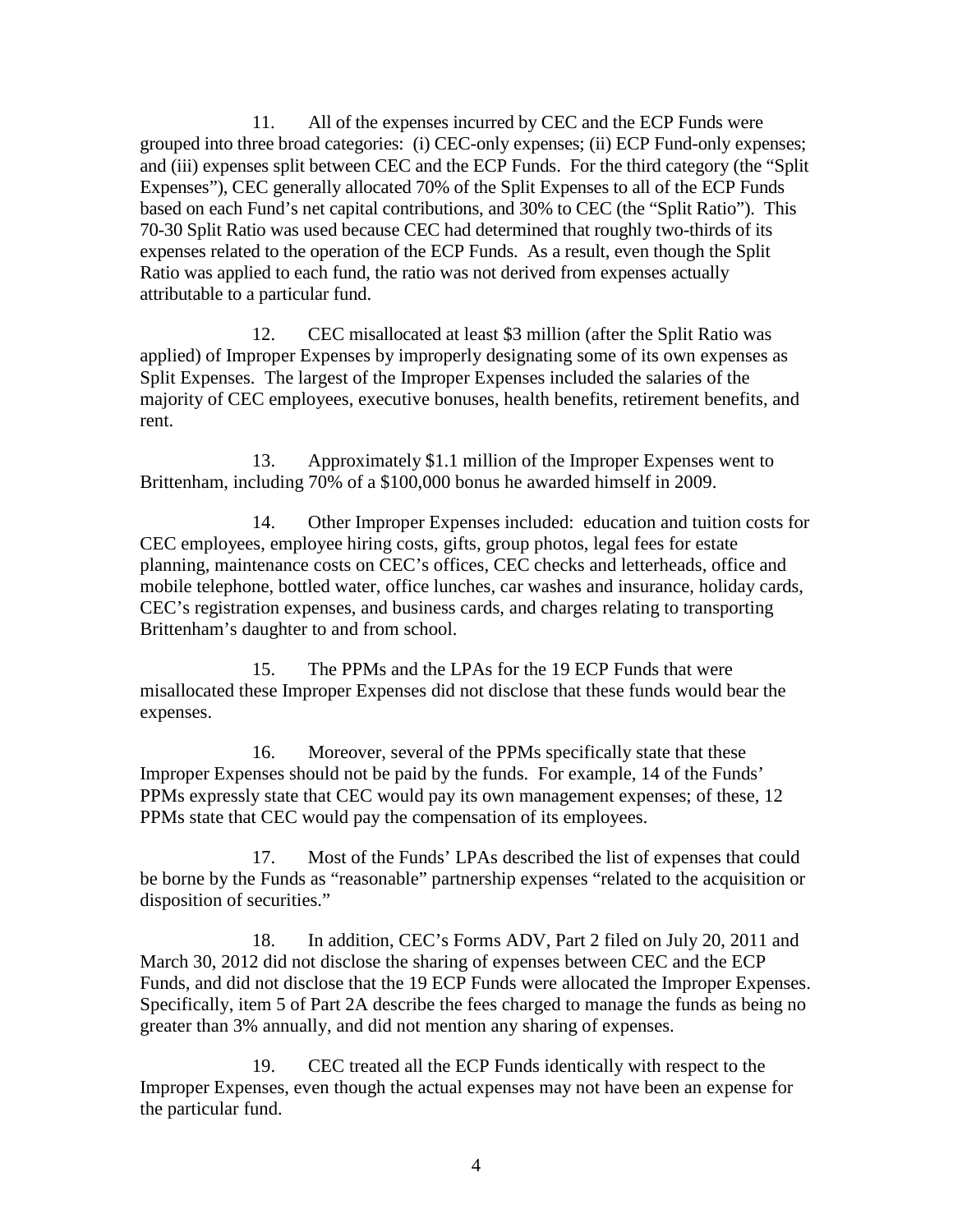20. CEC also did not disclose the Split Ratio to investors. Further, while the Funds' audited financial statements included a line item for "office overhead," the financial statements did not adequately explain the nature of the Improper Expenses. Moreover, Fund investors did not receive audited financial statements until January 2013.

21. By allocating the Improper Expenses to the ECP Funds, CEC and Brittenham committed fraud and breached their fiduciary duties to the ECP Funds. The allocation of CEC's expenses to the ECP Funds constituted a conflict of interest that was not adequately disclosed in the PPMs or LPAs. Also, as 85% owner of CEC, Brittenham took distributions from CEC's profits, and thus benefitted from the undisclosed misallocation of CEC expenses to the ECP Funds.

22. As a co-founder and controlling owner of CEC, and with ultimate authority over the fund disclosures, Brittenham knew, or was reckless or negligent in not knowing, that the Improper Expenses were not adequately disclosed in the PPMs or LPAs. Brittenham also knew, or was reckless or negligent in not knowing, that the Improper Expenses were not reasonable operational expenses of a private equity fund, and were not disclosed to its investors. Because Brittenham is CEC's co-founder and CEO, his scienter is attributable to CEC.

23. Brittenham, as a co-founder and controlling owner of CEC and as a signatory of the Form ADVs, over which he had ultimate authority, and CEC willfully omitted material facts regarding the Improper Expenses from the Form ADVs. The misstatements and omissions concerning the Improper Expenses in the PPMs and LPAs were material because they impacted investors' investment returns.

### **2. CEC and Brittenham Issued Unauthorized Loans to the ECP Funds**

24. From September 2008 through September 2012, CEC issued loans to 17 ECP Funds (Series D-E, G-J, L-T, V and TEP) (the "Unauthorized Loans"). At the time, these Funds had insufficient cash reserves to pay their expenses. The Unauthorized Loans were thus needed to continue allocating the Improper Expenses to the ECP Funds.

25. CEC set the interest rates on the Unauthorized Loans, ranging from 11.86% to 17.38% annually. CEC entered into pledge agreements with these 17 ECP Funds giving CEC a first priority security interest in the respective Funds' assets. Brittenham executed the notes pertaining to the Unauthorized Loans and the pledge agreements on behalf of both CEC and the ECP Funds.

26. CEC had a conflict of interest in issuing the Unauthorized Loans and having the ECP Funds pledge their assets as collateral, thereby misusing and jeopardizing fund assets. CEC financially benefitted from the loans and set the interest rate.

27. Each of the 17 ECP Funds had closed to new investors at the time it received the Unauthorized Loan from CEC. The LPAs for 14 of the 17 ECP Funds did not permit the funds to borrow money to pay expenses after the fund had closed.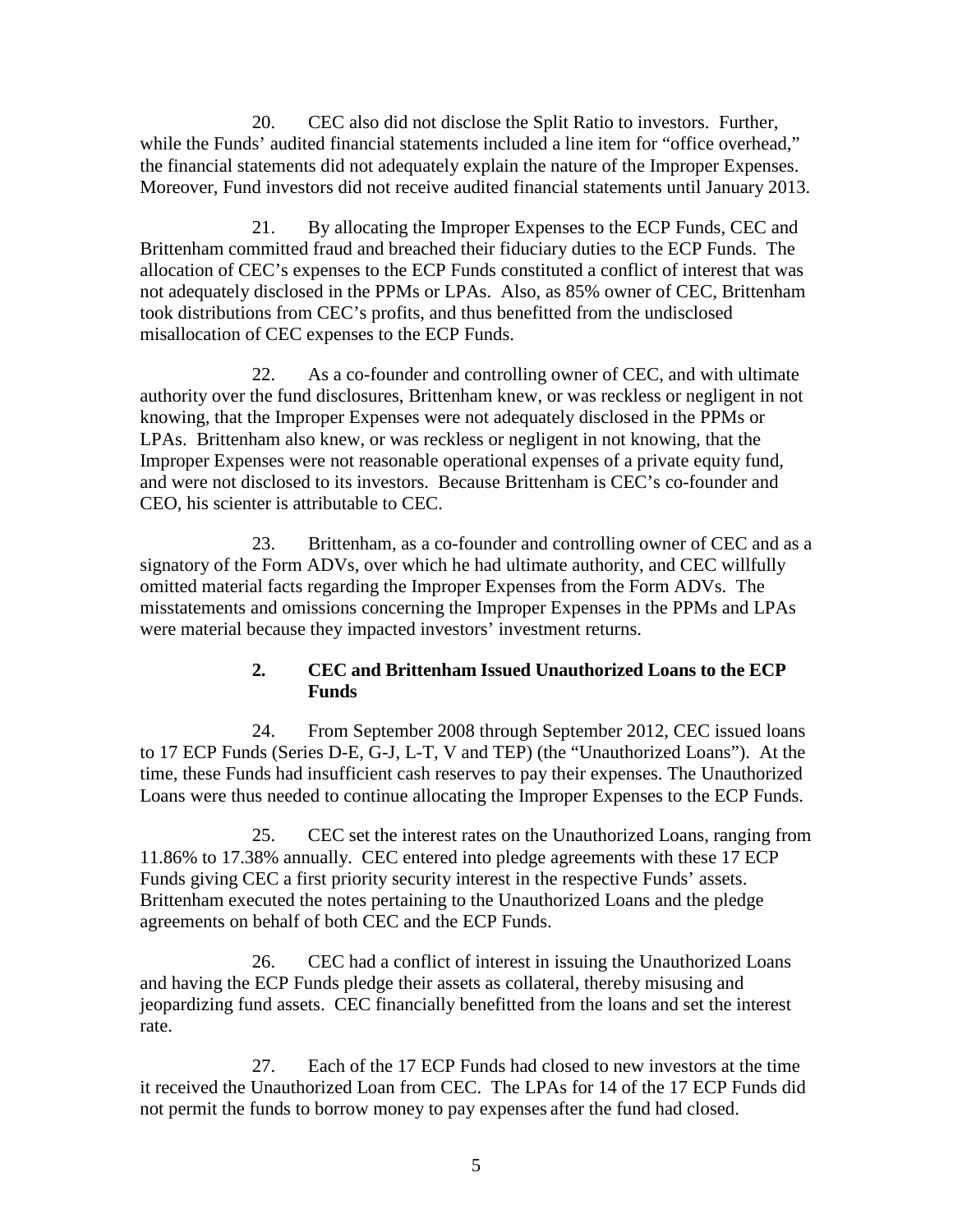Brittenham unilaterally and without notice to fund investors amended the LPAs of these 14 ECP Funds to permit loans after the funds had closed. CEC, as an adverse party with a conflict of interest, could not consent to the loans on behalf of the funds.

28. As a co-founder and controlling owner of CEC, and with ultimate authority over the fund disclosures, Brittenham knew, or was reckless or negligent in not knowing, that the Unauthorized Loans or amendments to the LPAs were not disclosed to the investors. He also acted with scienter by knowingly executing the notes and pledge agreements, and unilaterally and without notice amending the LPAs, or he was reckless or negligent in doing so. Because Brittenham is CEC's co-founder and CEO, his scienter is attributable to CEC.

29. Brittenham's and CEC's failure to disclose any information about the Unauthorized Loans or the unilateral LPA amendments allowing for the loans or the pledge of fund assets was material.

30. Brittenham's actions with respect to the Unauthorized Loans and CEC's issuance of the Unauthorized Loans and the associated pledges of fund assets were part of a fraudulent scheme, as neither the loans nor the pledges would have been necessary if CEC and Brittenham had not allocated the Improper Expenses to the ECP Funds.

31. Brittenham's and CEC's material omissions concerning the Unauthorized Loans and the pledges of fund assets occurred in the offer or sale of, and in connection with the purchase or sale of, securities, because CEC and Brittenham pledged the ECP Funds' securities as collateral for the loans.

32. Brittenham's and CEC's actions in entering into pledges with the 17 ECP Funds constituted principal transactions between CEC and the 17 ECP Funds. Neither CEC nor Brittenham provided written notice to or obtained consent from the 17 ECP Funds prior to each transaction. CEC's knowledge and execution of the pledge agreements is insufficient given CEC's substantial conflict and position as an adverse party to the ECP Funds with respect to the pledges.

#### **3. CEC and Brittenham Improperly Changed CEC's Distribution Calculations**

33. Beginning as early as 2011, CEC and Brittenham changed in several respects the way CEC calculates distributions, to the detriment of fund investors and with inadequate or no disclosure of these material changes to the investors.

34. The LPAs of the ECP Funds provided that the investors would receive distributions when a fund received a dividend from one of its portfolio companies, or when a fund sold the stock of its portfolio companies.

35. The LPAs disclosed that if a fund had "distributable cash" as a result of a dividend, it would distribute that cash in a series of waterfall tiers. While the specific tiers varied among the different ECP Funds, they generally included a specified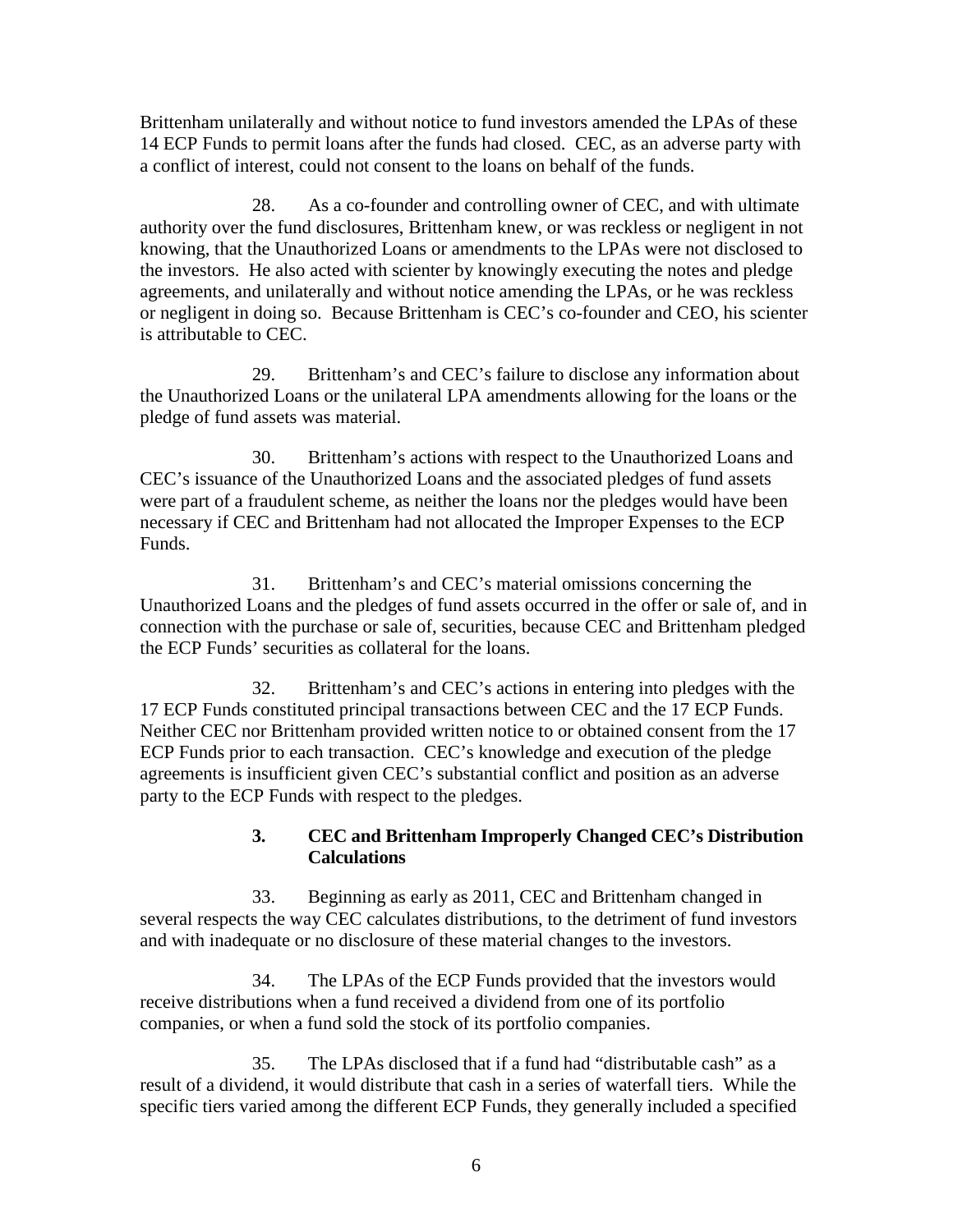preferred return to the limited partners, a specified general partner "catch-up", and then a division of any remainder between the limited partners and the general partner according to a disclosed ratio. Section 1.1 of the LPAs defined "Distributable Cash" as the "excess of the sum of all cash receipts of all kinds over cash disbursements (or reserves therefore) for Partnership Expenses".

36. Before August 2011, CEC only calculated the amount available for distribution to a fund's limited partners after first paying the fund's operating expenses, while also reserving enough cash for future expenses ("working capital reserve").

37. However, in or around August 2011, CEC began treating the amounts used to replenish ECP Funds' working capital reserves as fulfilling the preferred return to the limited partners, and applied this change retroactively.

38. Also, beginning in at least August 2011, CEC improperly calculated the general partner catch-up. Instead of using the catch-up amount specified for CEC identified in the LPAs, CEC, without disclosure to investors, sometimes used higher catch-up amounts.

39. These changes to the distribution calculations adversely affected the dividends received by investors in Series A, B and C. CEC's and Brittenham's treatment of the distribution calculations and their failure to adequately disclose the treatment were material, as they directly affected investors' investment returns.

40. CEC and Brittenham acted with scienter by knowingly, recklessly or negligently calculating the distributions improperly and failing to disclose the distribution calculations adequately to the limited partners.

### **4. CEC and Brittenham Fraudulently Induced Investor A's Investment in Series R**

41. During CEC's offering of Series R in September 2009, Investor A, a prospective and past investor in the ECP Funds, inquired about Brittenham's and Co-Founder's co-investments in the offering.

42. On or about September 21, 2009, Brittenham told Investor A that he and Co-Founder were investing \$100,000 each.

43. On or about September 23, 2009, CEC's then-CFO and Chief Compliance Officer ("CEC's CCO") forwarded emails he had received from Investor A to Brittenham, which made clear that (i) Brittenham's and Co-Founder's investments of \$100,000 each were important to Investor A's decision to invest and (ii) Investor A believed that each of them was investing \$100,000.

44. CEC's CCO accused Brittenham of asking him to lie to Investor A. On or about September 24, 2009, CEC's CCO emailed Brittenham and specifically accused Brittenham of asking him to lie to Investor A about the amount of Brittenham's investment. CEC's CCO refused and resigned over the matter.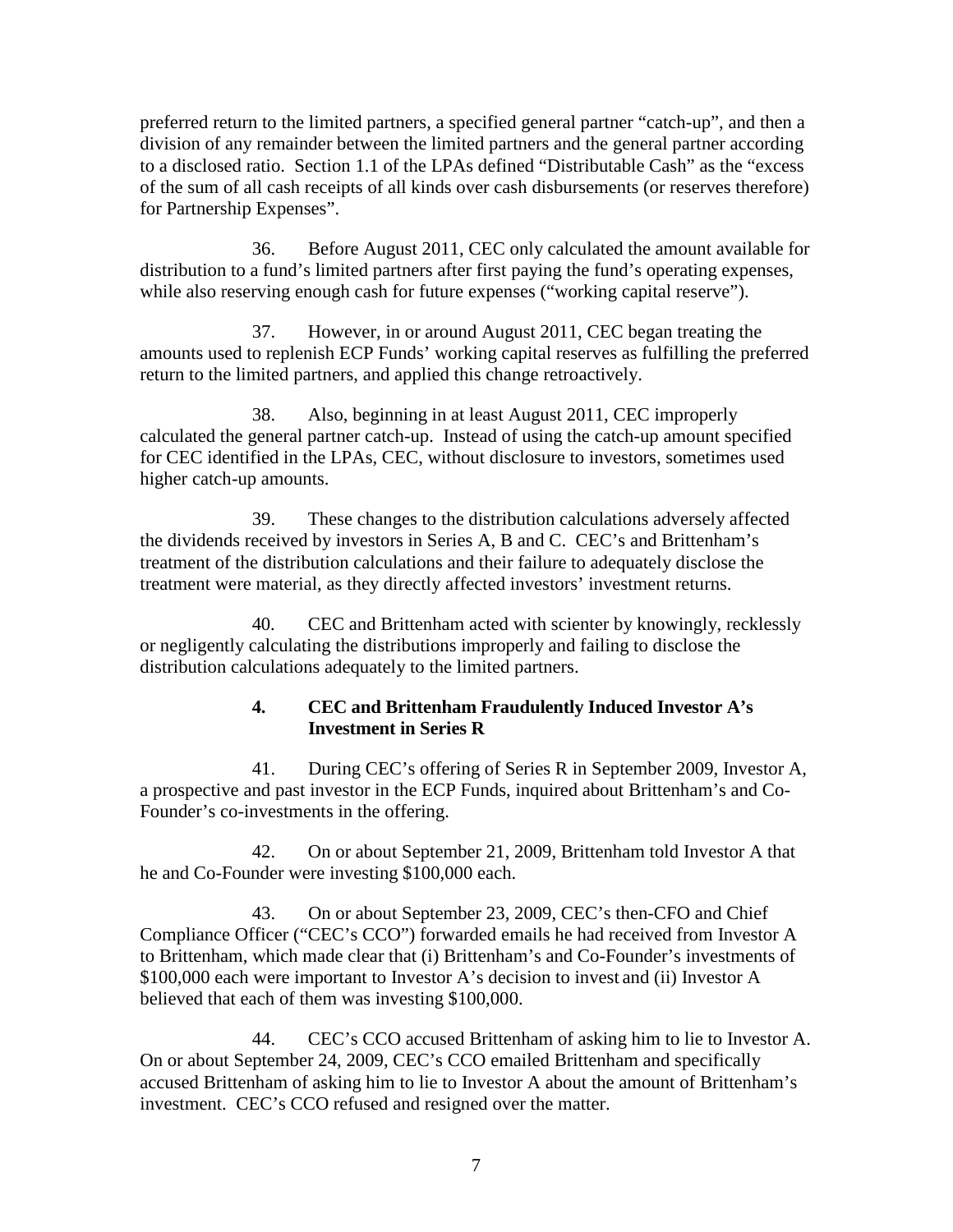45. Based on his belief that both Brittenham and Co-Founder were investing \$100,000 each, Investor A invested \$250,000 in Series R on or about September 24, 2009. Brittenham and Co-Founder each invested \$25,000 in Series R.

46. Brittenham's misrepresentation to Investor A was material. Investor A expressly stated that the amounts of Brittenham's and Co-Founder's coinvestments were important to him.

47. It was false and misleading for Brittenham to represent to Investor A that he and Co-Founder were each investing \$100,000 because Brittenham knew, or was reckless or negligent in not knowing, that each was investing only \$25,000. Moreover, Brittenham knew that Investor A was mistaken concerning how much he and Co-Founder were investing, and knew that it was important to his decision to invest, yet Brittenham did not take steps to inform Investor A of the true amounts of the coinvestments. Because Brittenham is CEC's co-founder and CEO, his scienter is attributed to CEC.

48. The material misstatements and omissions to Investor A concerning Brittenham's and Co-Founder's co-investments occurred in the offer and sale of, and in connection with the purchase or sale of, interests in Series R.

#### **5. CEC Failed to Use a Qualified Custodian and Did Not Segregate Client Assets**

49. Rather than utilize a qualified custodian, CEC kept original stock certificates for securities owned by the ECP Funds in its office. CEC did not send audited financial statements to the limited partners of the ECP Funds until January 2013, at which time it sent audited financial statements for fiscal year 2011. No audited financial statements have been sent since January 2013. CEC has also never obtained a surprise exam.

50. In addition to the improper custody of the stock certificates, since August 2010, CEC has kept the ECP Funds' cash assets in a *single* bank account. Only one entity, identified as Ethanol Capital Partners, LP, owns the assets in the account. TEP, which is a separately registered limited partnership, shared the same bank account as the other ECP Funds. As a result, the cash assets held by the ECP Funds are commingled.

### **6. CEC's Compliance Policies Were Inadequate**

51. CEC's compliance policies dated February 2008, October 2009 and March 2010, described the private offering exception to the custody rule, Rule 206(4)-2(b) under the Advisers Act, by incorrectly stating that the adviser need only comply with *one* of the three prongs, rather than *all* three. The May 2012 policy corrected the description of Rule  $206(4)-2(b)(2)(i)$  to require that all three prongs be satisfied, but inaccurately went on to state that the "securities must fall into one of the above-described exceptions."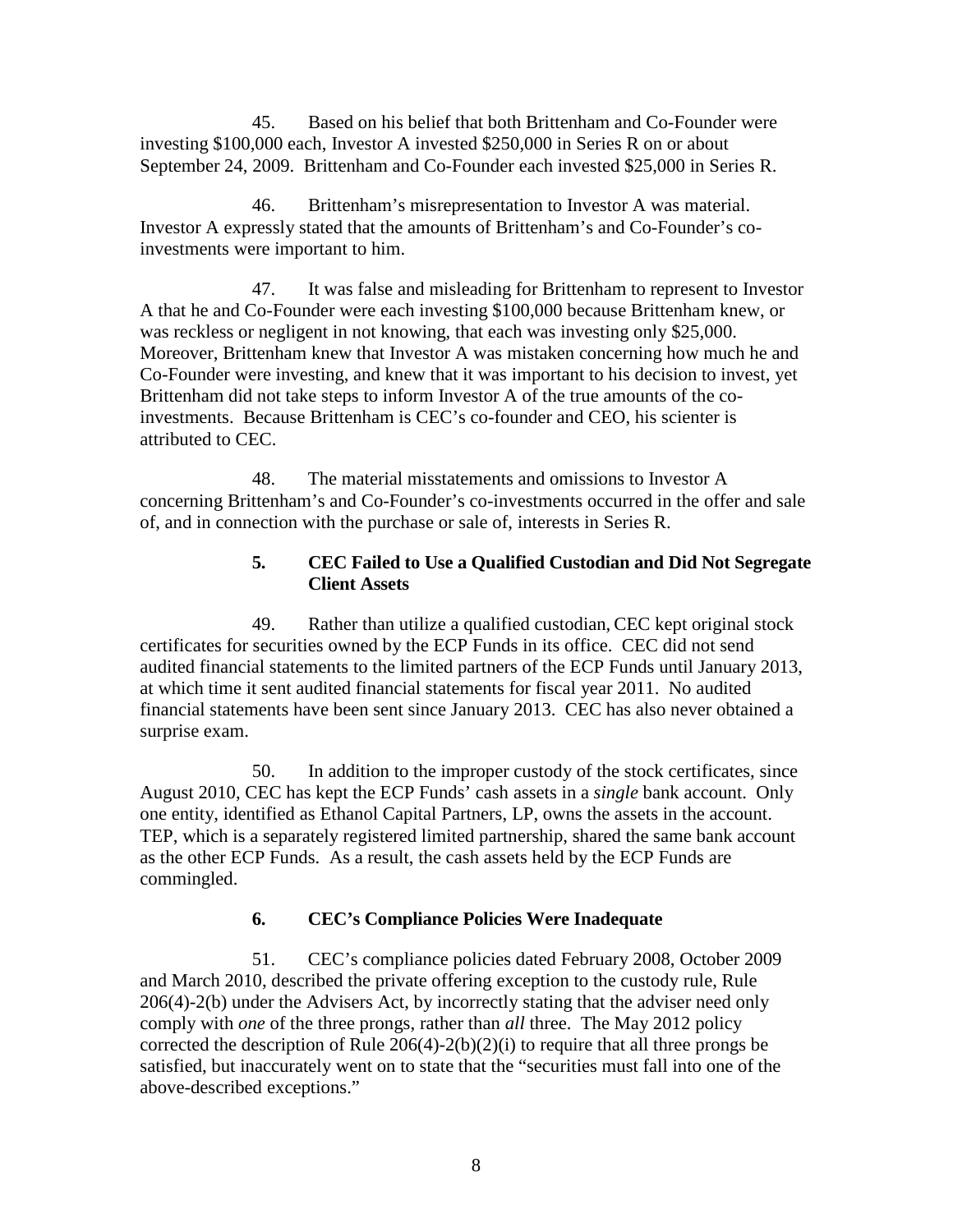52. The description of the exception did not provide that, even if the Funds satisfied the exception in Rule 206(4)-2(b)(2)(i), CEC would still need to comply with the provision in Rule  $206(4)-2(b)(2)(ii)$  relating to the preparation and distribution of audited financial statements. CEC did not do so.

### **7. CEC Omitted Co-Founder's Prior SEC Violations from the Offering Documents for Three ECP Funds**

53. The PPMs for Series R, T and V offerings of the ECP Funds, which were offered and sold to investors from December 2008 through June 2010, did not disclose Co-Founder's previous disciplinary settlement with the Commission. In 2002, the Commission found that Co-Founder violated Section 17(a) of the Securities Act, Section 10(b) of the Exchange Act and Rule 10b-5 thereunder, and caused and willfully aided and abetted violations of Sections 206(1) and (2) of the Advisers Act. The Commission censured Co-Founder and ordered him to cease and desist from committing or causing any violations and or future violations of the foregoing provisions, and pay a civil penalty of \$25,000. This was in stark contrast to prior PPMs for the other ECP Funds, where this matter had been disclosed.

54. As a co-founder and controlling owner of CEC, and with ultimate authority over the fund disclosures, Brittenham knew, or was reckless or negligent in not knowing, that Co-Founder's disciplinary history was not disclosed in the PPMs for these three ECP Funds. Because Brittenham is CEC's co-founder and CEO, his scienter is attributed to CEC.

55. This omission was material, because during these offerings, Co-Founder was a control person for CEC. He was one of CEC's principals and solicited investors for the ECP Funds.

# **E. VIOLATIONS**

56. As a result of the conduct described above, CEC and Brittenham willfully violated Section 17(a) of the Securities Act and Section 10(b) of the Exchange Act and Rule 10b-5 thereunder, which prohibit fraudulent conduct in the offer or sale of securities and in connection with the purchase or sale of securities.

57. As a result of the conduct described above, CEC and Brittenham willfully violated Sections 206(1), 206(2) and 206(4) of the Advisers Act and Rule 206(4)- 8(a) promulgated thereunder, which prohibit fraudulent conduct by an investment adviser.

58. As a result of the conduct described above with respect to the Unauthorized Loans, CEC and Brittenham willfully violated Section 206(3) of the Advisers Act, which prohibits an investment adviser from "acting as principal for his own account, knowingly to sell any security to or purchase any security from a client…without disclosing to such client in writing before the completion of such transaction the capacity in which he is acting and obtaining the consent of the client to such transaction."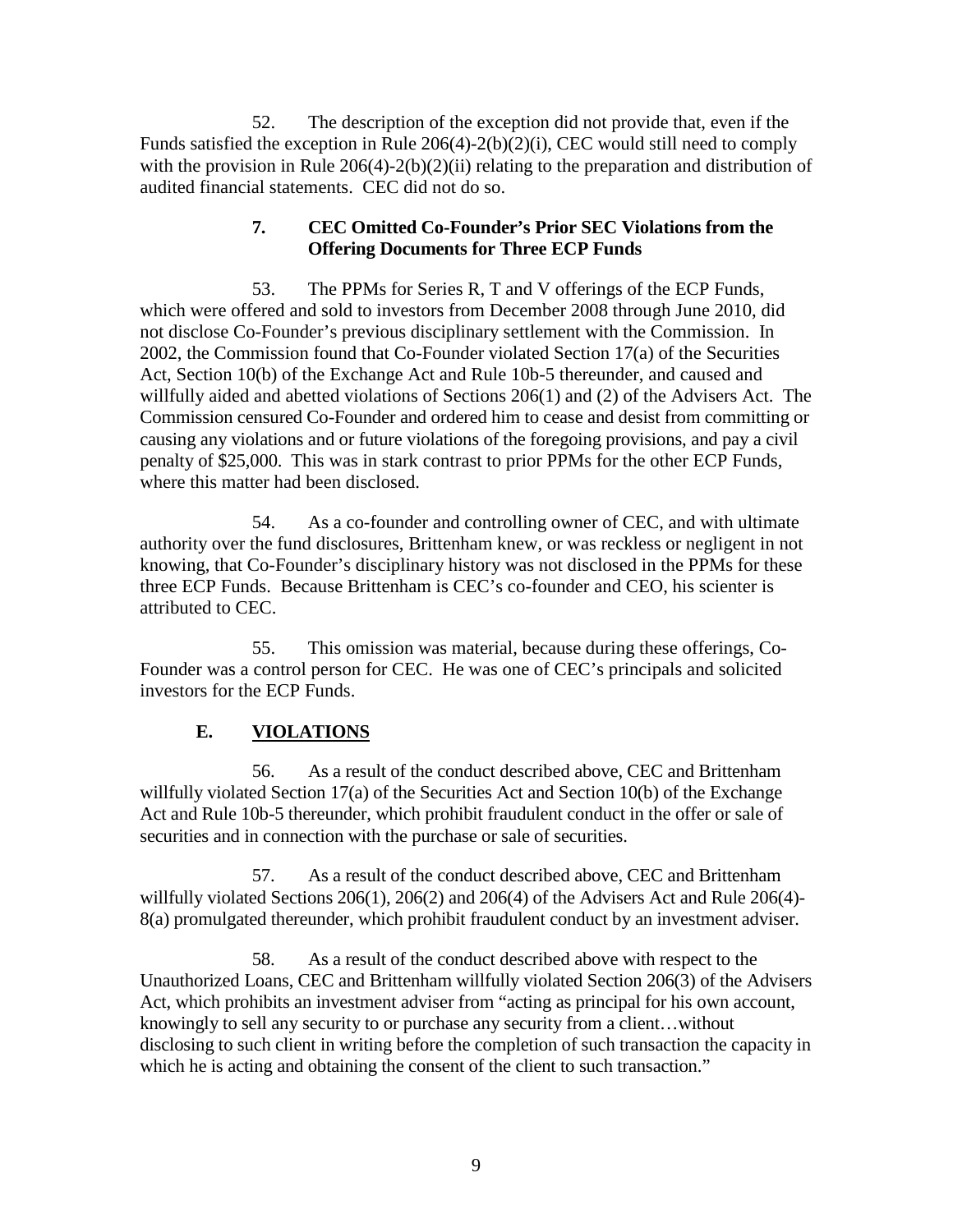59. As a result of the conduct described above, CEC willfully violated Section 206(4) of the Advisers Act and Rule 206(4)-2 promulgated thereunder, which make it a fraudulent, deceptive or manipulative act for any registered investment adviser to have custody of clients' funds or securities, unless, among other requirements, a "qualified custodian" maintains those funds and securities in a separate account for each client under that client's name or in accounts that contain only the clients' funds and securities under the adviser's name as an agent or trustee for the clients.

60. As a result of the conduct described above, CEC willfully violated Section 206(4) of the Advisers Act and Rule 206(4)-7 promulgated thereunder, which require investment advisers to adopt and implement written policies and procedures reasonably designed to prevent violation of the Advisers Act and its rules.

61. As a result of the conduct described above, CEC and Brittenham willfully violated Section 207 of the Advisers Act, which makes it "unlawful for any person willfully to make any untrue statement of a material fact in any registration application or report filed with the Commission . . . or willfully to omit to state in any such application or report any material fact which is required to be stated therein."

#### **III.**

In view of the allegations made by the Division of Enforcement, the Commission deems it necessary and appropriate in the public interest that public administrative and cease-and-desist proceedings be instituted to determine:

A. Whether the allegations set forth in Section II hereof are true and, in connection therewith, to afford Respondents an opportunity to establish any defenses to such allegations;

B. What, if any, remedial action is appropriate in the public interest against CEC pursuant to Section 203(e) of the Advisers Act including, but not limited to, disgorgement and civil penalties pursuant to Section 203 of the Advisers Act;

C. What, if any, remedial action is appropriate in the public interest against Brittenham pursuant to Section 203(f) of the Advisers Act including, but not limited to, disgorgement and civil penalties pursuant to Section 203 of the Advisers Act;

D. What, if any, remedial action is appropriate in the public interest against Brittenham pursuant to Section 15(b) of the Exchange Act including, but not limited to, disgorgement and civil penalties pursuant to Section 21C of the Exchange Act;

E. What, if any, remedial action is appropriate in the public interest against Respondents pursuant to Section 9(b) of the Investment Company Act, including but not limited to, disgorgement and civil penalties pursuant to Section 9 of the Investment Company Act;

F. Whether, pursuant to Section 8A of the Securities Act, Section 21C of the Exchange Act, and Section 203(k) of the Advisers Act, CEC should be ordered to cease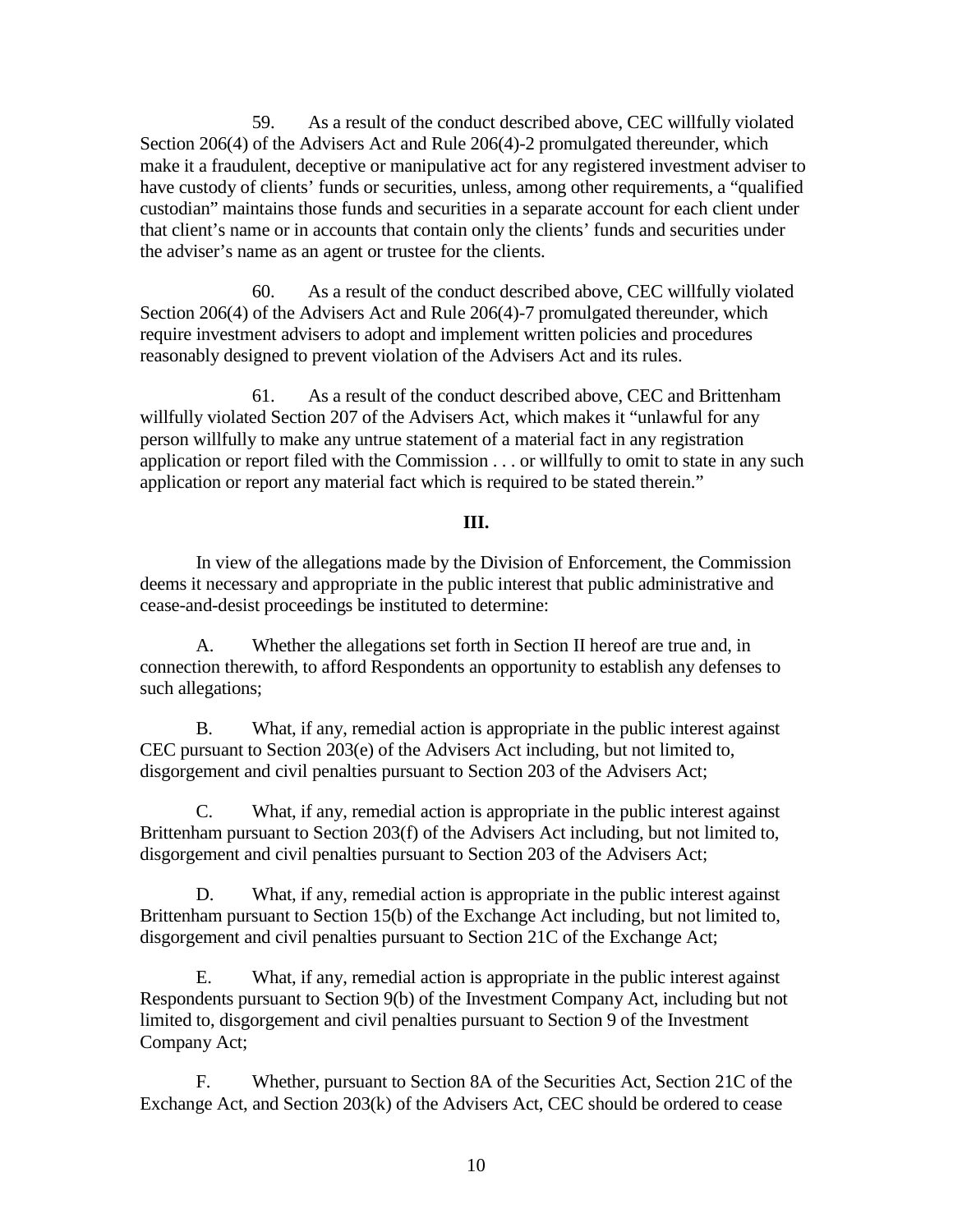and desist from committing or causing violations of and any future violations of Section 17(a) of the Securities Act, Section 10(b) of the Exchange Act and Rule 10b-5 thereunder, and Sections 206(1), 206(2), 206(3), 206(4), and 207 of the Advisers Act and Rules 206(4)- 2, 206(4)-7, and 206(4)-8 thereunder; whether CEC should be ordered to pay a civil penalty pursuant to Section 8A(g) of the Securities Act, Section 21B(a) of the Exchange Act, Section 203(i) of the Advisers Act, and Section 9(d) of the Investment Company Act; and whether CEC should be ordered to pay disgorgement pursuant to Section 8A(e) of the Securities Act, Sections 21B(e) and 21C(e) of the Exchange Act, Section 203 of the Advisers Act, and Section 9(e) of the Investment Company Act; and

G. Whether, pursuant to Section 8A of the Securities Act, Section 21C of the Exchange Act, and Section 203(k) of the Advisers Act, Brittenham should be ordered to cease and desist from committing or causing violations of and any future violations of Section 17(a) of the Securities Act, Section 10(b) of the Exchange Act and Rule 10b-5 thereunder, and Sections 206(1), 206(2), 206(3), 206(4), and 207 of the Advisers Act and Rule 206(4)-8 thereunder; whether Brittenham should be ordered to pay a civil penalty pursuant to Section 8A(g) of the Securities Act, Section 21B(a) of the Exchange Act, Section 203(i) of the Advisers Act, and Section 9(d) of the Investment Company Act; and whether Brittenham should be ordered to pay disgorgement pursuant to Section 8A(e) of the Securities Act, Sections 21B(e) and 21C(e) of the Exchange Act, Section 203 of the Advisers Act, and Section 9(e) of the Investment Company Act.

#### **IV.**

IT IS ORDERED that a public hearing for the purpose of taking evidence on the questions set forth in Section III hereof shall be convened not earlier than 30 days and not later than 60 days from service of this Order at a time and place to be fixed, and before an Administrative Law Judge to be designated by further order as provided by Rule 110 of the Commission's Rules of Practice, 17 C.F.R. § 201.110.

IT IS FURTHER ORDERED that Respondents shall file an Answer to the allegations contained in this Order within twenty (20) days after service of this Order, as provided by Rule 220 of the Commission's Rules of Practice, 17 C.F.R. § 201.220.

If Respondents fail to file the directed answer, or fail to appear at a hearing after being duly notified, Respondents may be deemed in default and the proceedings may be determined against them upon consideration of this Order, the allegations of which may be deemed to be true as provided by Rules 155(a), 220(f), 221(f) and 310 of the Commission's Rules of Practice, 17 C.F.R. §§ 201.155(a), 201.220(f), 201.221(f) and 201.310.

This Order shall be served forthwith upon Respondents personally or by certified mail.

IT IS FURTHER ORDERED that the Administrative Law Judge shall issue an initial decision no later than 300 days from the date of service of this Order, pursuant to Rule 360(a)(2) of the Commission's Rules of Practice.